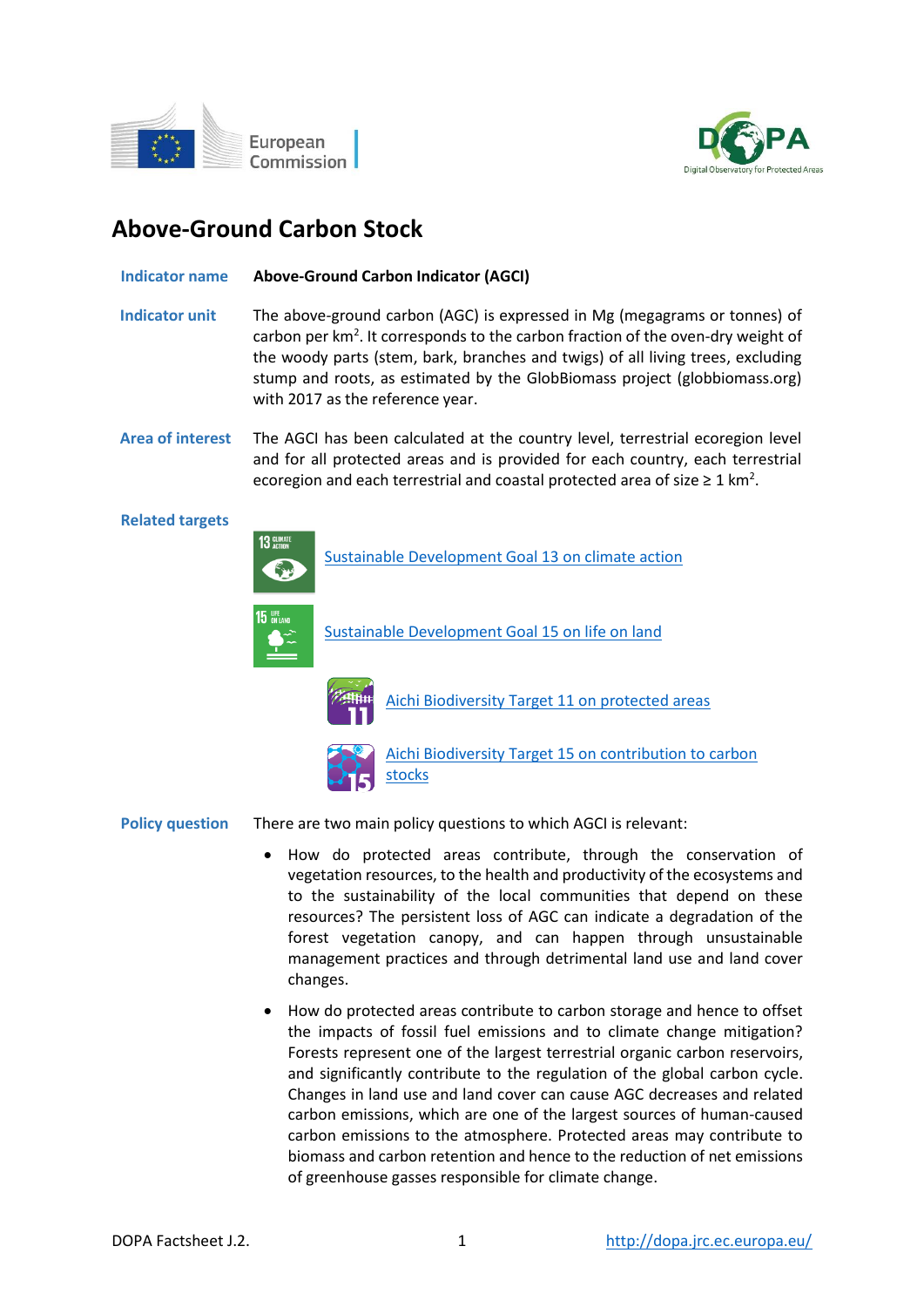## **Use and interpretation** Tree carbon stocks are relevant for quantifying terrestrial carbon storage and carbon sinks as well as for estimating potential emissions and removals from

land cover changes (deforestation, reforestation, afforestation) and from biotic (pests, diseases) and abiotic (e.g. forest fires, windstorms) disturbances. Forests in particular have a key role in the global carbon cycle and are considered large and persistent carbon sinks thanks to the  $CO<sub>2</sub>$  fixed by photosynthesis into organic matter, such as wood. Therefore, spatially explicit data and assessments of forest biomass and carbon are of paramount importance for the design and implementation of effective sustainable forest management options and forest related policies.

The AGCI provides useful information about the tree carbon stocks and condition in protected areas, which can contribute to identify potentially degraded areas, evaluate the conservation performance of protected areas, set restoration targets, and assess the contribution of protected areas to reduce net global carbon emissions.

In the assessment of AGCI, water bodies, urban areas, permanent snow/ice and bare area land cover classes mapped by the Climate Change Initiative – Land Cover map (Land Cover CCI, 2017) have been masked out for preventing distortions and potentially biased estimates that unvegetated areas, or areas with very low canopy cover, can cause in the assessment (Quegan *et al.* 2017).

**Key caveats** The AGCI was obtained by converting biomass to carbon using a conversion factor of 0.5 applied to the above-ground biomass (AGB) data provided by the global terrestrial biomass map derived from Earth Observation data in the framework of the GlobBiomass project [\(http://globbiomass.org\)](http://globbiomass.org/)) funded by the European Space Agency (ESA). The AGB estimates in the GlobBiomass project were derived from spaceborne SAR (ALOS PALSAR, Envisat ASAR), optical (Landsat-7), LiDAR (ICESAT) satellite data and auxiliary datasets using multiple estimation procedures.

> Overall, the GlobBiomass approach seems to be performing appropriately in estimating AGB in all biomes, as assessed over a significant set of locations with independent in situ reference data (Rozendaal *et al*., 2017). The validation confirmed the quality of the AGB estimates and indicated reliability even in the wet tropics, which was initially considered to be beyond the capability of the EO datasets and algorithms available. The estimates, however, are not free from errors (local biases and substantial uncertainties), primarily in regions where the remote sensing data available had limited capability to resolve forest structures or in areas not sufficiently characterized in terms of wood density and biomass expansion factors. For all biomes, AGB predictions strongly agreed with the observations in the lower biomass range. In the temperate and subtropical zone, AGB was underestimated for reference values  $\geq$  150 Mg/ha, while in the tropics and in the boreal ecozone the agreement between predicted and observed AGB was remarkable. We refer to the documentation of the GlobBiomass project (Quegan *et al*., 2017; Rozendaal *et al*., 2017) for a detailed discussion about the main strengths and limitations of the product.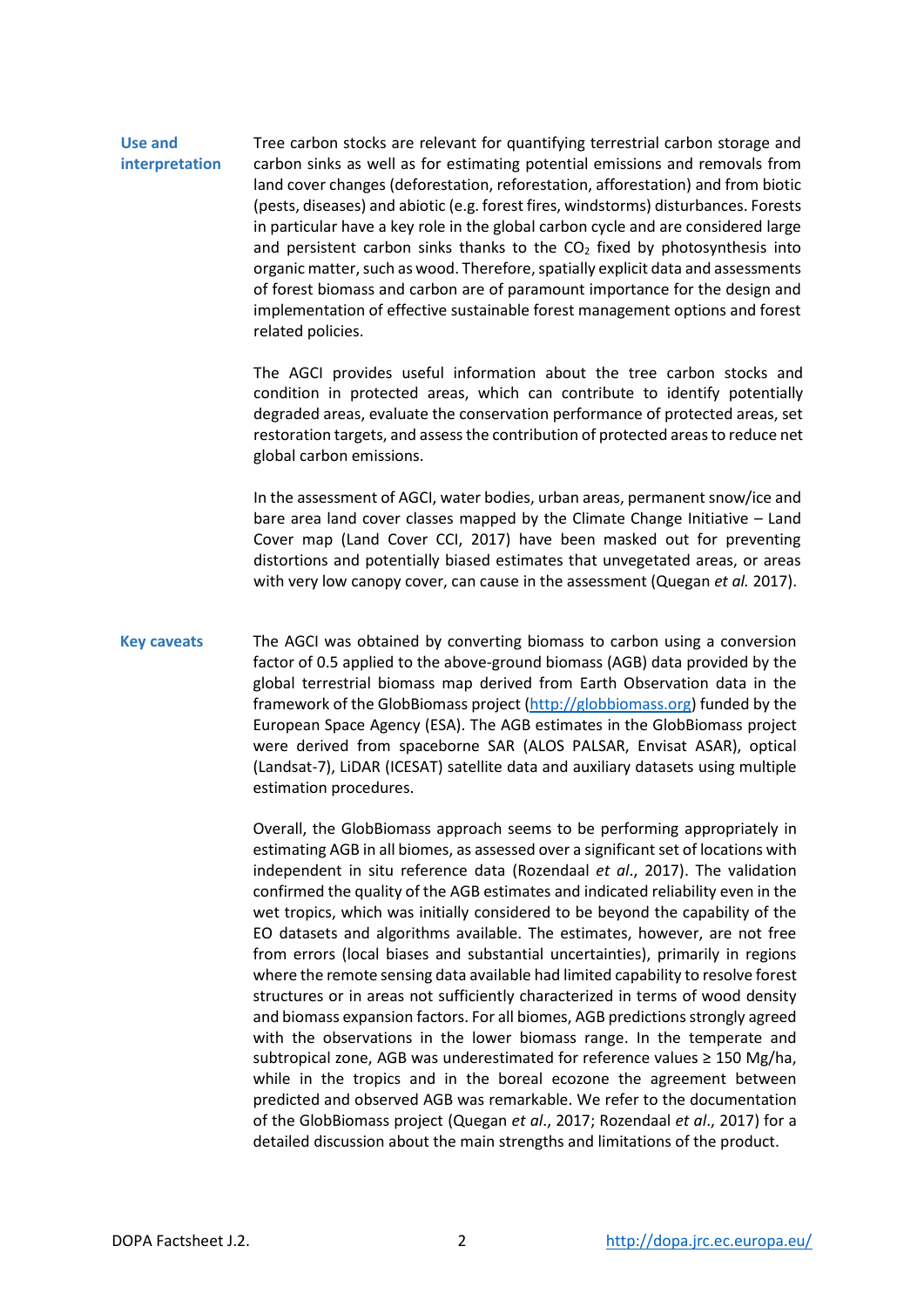Trees are the main stock of terrestrial vegetation biomass and carbon but, in certain biomes, other vegetation types such as shrubs or herbaceous plants can provide also significant contributions to AGB, which are not considered by the AGCI.

AGB estimates were generated in the GlobBiomass project for each point on Earth for which EO data were available. However, areas with no or very low canopy cover (typically, water, urban, permanent snow and ice and bare soil) have been masked out and are not considered in the assessment.

The biomass to carbon conversion factor of 0.5 here used is a good approximation of the typical carbon content in the biomass of terrestrial vegetation, and is consistent with the Good Practice Guidance in LULUCF by the IPCC (2003) and with other related assessments (Baccini et al., 2017; Zarin et al., 2016; Achard et al., 2014; Baccini et al., 2012; Saatchi et al., 2011; Gallaun et al., 2010). There is however some variation of this biomass to carbon conversion factor for different tree species, different components of a tree or a stand and age of the stand, which may be accounted for in more detailed assessments (Ruesch and Gibbs, 2008; Thurner et al., 2014).

Because the AGCI is computed within the boundaries for each protected area, results will be affected by the accuracy of the available protected area boundaries (see Figure 1).

**Indicator status** The Above Ground Biomass map, developed by ESA's GlobBiomass project, is publicly available for download at <https://catalogue.ceda.ac.uk/uuid/bedc59f37c9545c981a839eb552e4084> (Santoro *et al*., 2019) and is described in detail in Quegan *et al.* (2017). The assessment of the AGCI in protected areas is not yet published.

# **Available data and resources**

- Data available AGCI values are provided for each protected area of size ≥ 1 km<sup>2</sup>, and can also be compared at country and ecoregion levels, on the DOPA Explorer website: [http://dopa-explorer.jrc.ec.europa.eu/dopa\\_explorer/.](http://dopa-explorer.jrc.ec.europa.eu/dopa_explorer/)
- **Data updates** Planned with each update of DOPA.
- **Codes** Standard GIS operations applied to vector and raster data.

## **Methodology**

**Methodology** The AGCI is based on the information provided by the global terrestrial biomass map developed by the GlobBiomass project, which estimates, with a spatial resolution of 100 m and for the reference year 2017, the amount of AGB (Mg/ha) considering the oven-dry weight woody parts (stem, bark, branches and twigs) of all living trees excluding stump and roots. The AGB values have been here converted to carbon content (AGCI) using the conversion factor of 0.5 (Mg C / Mg dry matter), which is consistent with the approach in the Good Practice Guidance in LULUCF by the IPCC (2003) and within the range of values (0.47 -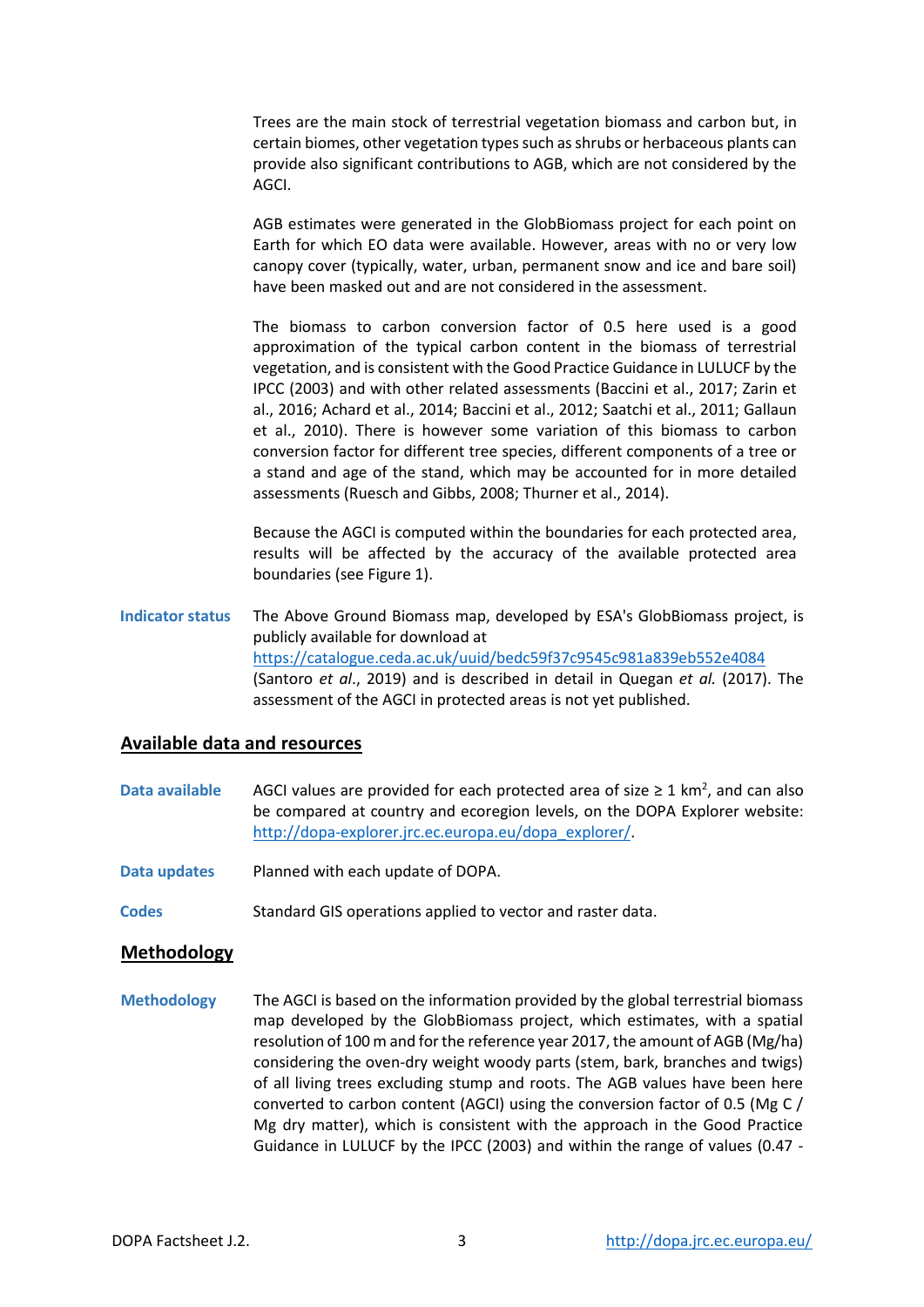

0.51) used in the related literature (Ruesch and Gibbs, 2008; Thurner *et al*., 2014).

**Figure 1.** Screen capture of the above ground carbon content as presented in DOPA Explorer for a protected area, here the Matheniko wildlife reserve in Uganda.

> The GlobBiomass map has been developed through a synergistic mapping approach and multiple estimation procedures combining spaceborne SAR (ALOS PALSAR, Envisat ASAR), optical (Landsat 7) and LiDAR (ICESAT) datasets, further supported by auxiliary products derived from earth observation (land cover, land surface temperature etc.) and in situ information. The earth observation data were used to estimate the Growing Stock Volume (GSV) of trees. GSV accounts for the volume of all living trees with more than 10 cm in diameter at breast height measured over bark from ground or stump height to a top stem diameter of 0 cm and excludes smaller branches, twigs, foliage, flowers, seeds,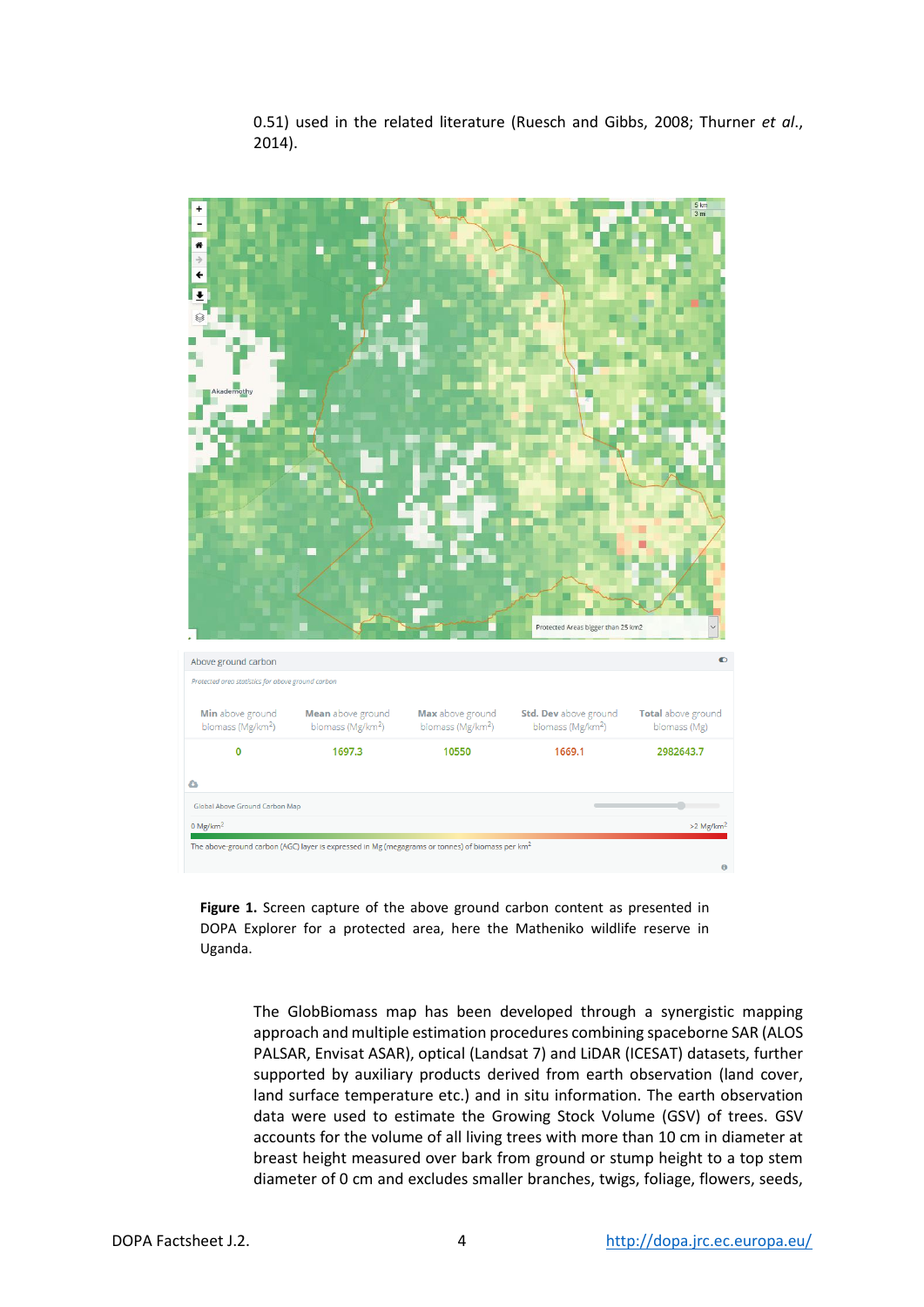stump and roots (definition of FAO). Then, AGB was obtained from GSV with a set of biomass expansion and conversion factors, derived from ground estimates of wood density and stem-to-total biomass expansion factors. See Quegan *et al.* (2017) for a detailed description of the algorithms and methods used in the production of the GlobBiomass map.

The AGB map data, with a spatial resolution of 100 m, were overlaid with the boundaries of each country, terrestrial ecoregion and terrestrial or coastal protected area to calculate the minimum, maximum, mean of AGCI (as density, in Mg  $C/km^2$ ) and the total AGC stored (Mg) within each country, terrestrial ecoregion and protected area. UNESCO Biosphere Reserves were discarded as well as protected areas with known areas but undefined boundaries.

**Input datasets** The indicator uses the following input datasets:

#### Protected Areas

- WDPA of January 2021 (UNEP-WCMC & IUCN, 2021).
	- o Latest version available from[: www.protectedplanet.net](http://www.protectedplanet.net/)

#### Country boundaries

Country boundaries are built from a combination of GAUL country boundaries and EEZ exclusive economic zones (see Bastin *et al.*, 2017).

- Global Administrative Unit Layers (GAUL), revision 2015.
	- o Latest version available online: <http://www.fao.org/geonetwork/srv/en/metadata.show?id=12691>
- Exclusive Economic Zones (EEZ) v9 (2016-10-21)
	- $\circ$  Latest version available from: <http://www.marineregions.org/downloads.php>

## Terrestrial Ecoregions of the World

- TEOW (Olson *et al.*, 2001)
	- o Latest version available from: [https://www.worldwildlife.org/publications/terrestrial-ecoregions-of](https://www.worldwildlife.org/publications/terrestrial-ecoregions-of-the-world)[the-world](https://www.worldwildlife.org/publications/terrestrial-ecoregions-of-the-world)

#### Above-Ground Biomass

 GlobBiomass global map of forest above-ground biomass (Santoro *et al*., 2019).

The global above-ground biomass map is available for download, in the form of 40° x 40° tiles, at:

o [https://catalogue.ceda.ac.uk/uuid/bedc59f37c9545c981a839eb552](https://catalogue.ceda.ac.uk/uuid/bedc59f37c9545c981a839eb552e4084) [e4084](https://catalogue.ceda.ac.uk/uuid/bedc59f37c9545c981a839eb552e4084)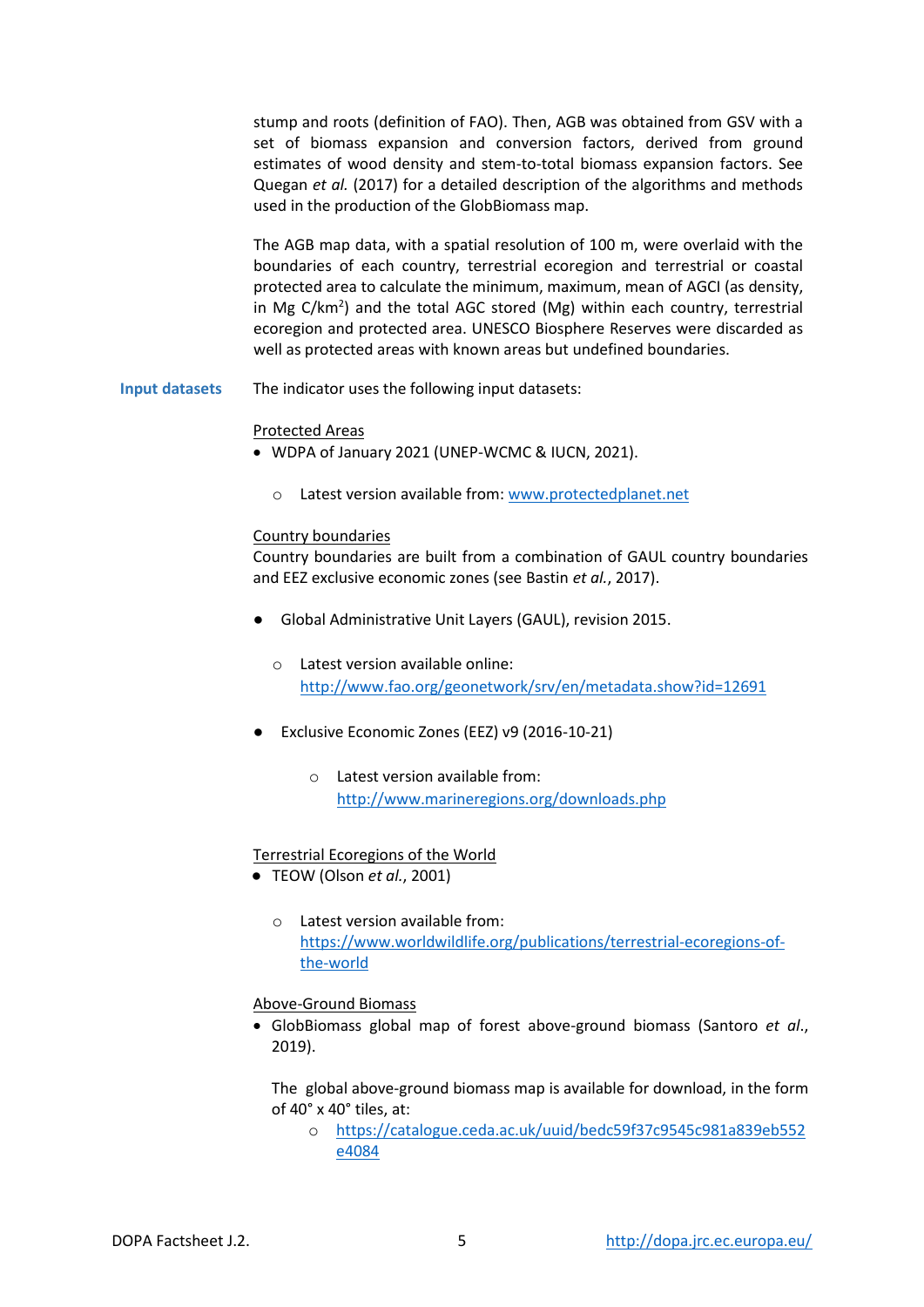**References** Achard, F., Beuchle, R., Mayaux, P., Stibig, H. J., Bodart, C., Brink, A., ... & Lupi, A. (2014). Determination of tropical deforestation rates and related carbon losses from 1990 to 2010. *Global change biology*, 20(8): 2540-2554. <https://doi.org/10.1111/gcb.12605>

> Baccini, A. G. S. J., Goetz, S. J., Walker, W. S., Laporte, N. T., Sun, M., Sulla-Menashe, D., ... & Samanta, S. (2012). Estimated carbon dioxide emissions from tropical deforestation improved by carbon-density maps. *Nature climate change*, 2(3): 182. <https://doi.org/10.1038/nclimate1354>

> Baccini, A., Walker, W., Carvalho, L., Farina, M., Sulla-Menashe, D., & Houghton, R. A. (2017). Tropical forests are a net carbon source based on aboveground measurements of gain and loss. *Science*, 358(6360): 230-234. [DOI:](http://science.sciencemag.org/content/358/6360/230.abstract)  [10.1126/science.aam5962](http://science.sciencemag.org/content/358/6360/230.abstract)

> Bastin, L., *et al.* (2017). Processing conservation indicators with Open Source tools: Lessons learned from the Digital Observatory for Protected Areas. In: *Free and Open Source Software for Geospatial (FOSS4G)* Conference Proceedings: Vol 17, Article 14. August 14-19, 2017, Boston, MA, USA. <http://scholarworks.umass.edu/foss4g/vol17/iss1/14>

> Gallaun, H., Zanchi, G., Nabuurs, G. J., Hengeveld, G., Schardt, M., & Verkerk, P. J. (2010). EU-wide maps of growing stock and above-ground biomass in forests based on remote sensing and field measurements. *Forest Ecology and Management*, 260(3): 252-261[. https://doi.org/10.1016/j.foreco.2009.10.011](https://doi.org/10.1016/j.foreco.2009.10.011)

> IPCC. (2013). Good Practice Guidance for Land Use, Land-Use Change and Forestry. Intergovernmental Panel on Climate Change. IPCC National Greenhouse Gas Inventories Programme. Available [here.](file:///D:/GAPPA/Factsheets/at%20https:/www.ipcc-nggip.iges.or.jp/public/gpglulucf/gpglulucf_files/GPG_LULUCF_FULL.pdf)

> Olson, D. M., *et al.* (2001). Terrestrial ecoregions of the world: A new map of life on Earth. *Bioscience*, 51: 933–938. [https://doi.org/10.1641/0006-](https://doi.org/10.1641/0006-3568(2001)051%5b0933:TEOTWA%5d2.0.CO;2) [3568\(2001\)051\[0933:TEOTWA\]2.0.CO;2](https://doi.org/10.1641/0006-3568(2001)051%5b0933:TEOTWA%5d2.0.CO;2)

> Quegan, S., Rauste, Y., Bouvet, A., Carreiras, J., Cartus, O., Carvalhais, N., LeToan, T., Mermoz, S., Santoro, M. (2017). D6 – Global biomass map algorithm theoretical basis document. Prepared by the GlobBiomass project for the European Space Agency (ESA-ESRIN) in response to ESRIN/Contract No. 4000113100/14/I\_NB. Available at [http://globbiomass.org/products/global](http://globbiomass.org/products/global-mapping/)[mapping/](http://globbiomass.org/products/global-mapping/)

> Land Cover CCI. (2017). Product User Guide Version 2.0 [http://maps.elie.ucl.ac.be/CCI/viewer/download/ESACCI-LC-Ph2-](http://maps.elie.ucl.ac.be/CCI/viewer/download/ESACCI-LC-Ph2-PUGv2_2.0.pdf) [PUGv2\\_2.0.pdf](http://maps.elie.ucl.ac.be/CCI/viewer/download/ESACCI-LC-Ph2-PUGv2_2.0.pdf)

> Rozendaal, D.M.A., Santoro, M., Schepaschenko, D., Avitabile, V., Herold. M. (2017). D17 – Validation Report of the GlobBiomass project. Prepared for European Space Agency (ESA-ESRIN). In response to ESRIN/Contract No. 4000113100/14/I\_NB. Available [here.](http://dropbox.gamma-rs.ch/d66f3768-7d87-476a-bd2c-3c86871e01e8/GlobBiomass_D_17_Validation_Report_V06.pdf)

> Ruesch, A., and Holly K. Gibbs. 2008. New IPCC Tier-1 Global Biomass Carbon Map For the Year 2000. Available online from the Carbon Dioxide Information